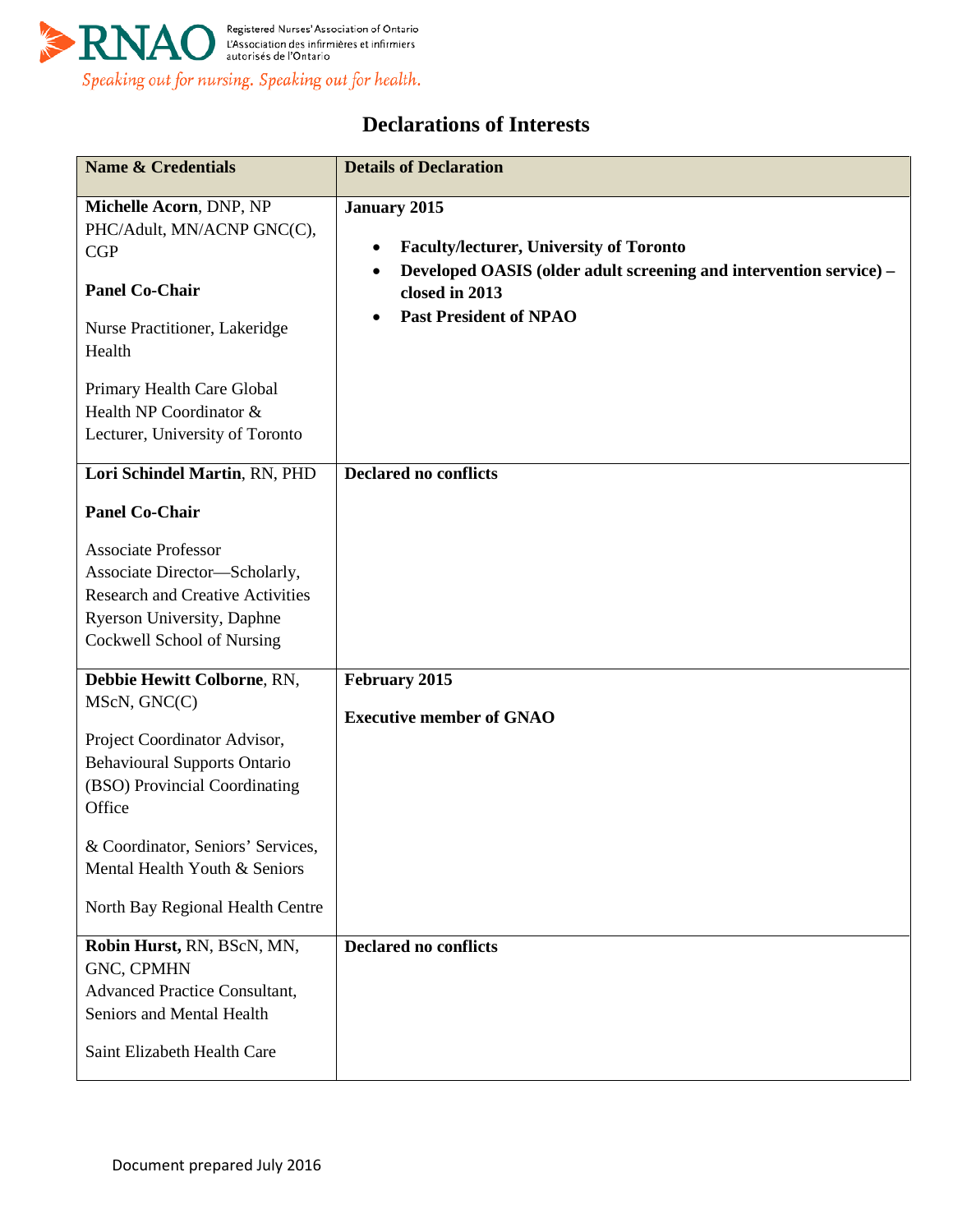

| <b>Name &amp; Credentials</b>                                  | <b>Details of Declaration</b>                                              |
|----------------------------------------------------------------|----------------------------------------------------------------------------|
| <b>Rona Khudayar</b>                                           | <b>Declared no conflicts</b>                                               |
| Fourth Year Nursing Student                                    |                                                                            |
| <b>Ryerson University</b>                                      |                                                                            |
| Kim Kurschinski, RN, BScN                                      | <b>Declared no conflicts</b>                                               |
| Psychogeriatric Resource                                       |                                                                            |
| Consultant                                                     |                                                                            |
| The Scarborough Hospital and the                               |                                                                            |
| Regional Geriatric Program of                                  |                                                                            |
| Toronto                                                        |                                                                            |
| Chase Everett McMurren, MD,                                    | <b>Declared no conflicts</b>                                               |
| <b>CCFP</b>                                                    |                                                                            |
| Physician                                                      |                                                                            |
| Lead, PrimaryCare@Home                                         |                                                                            |
| Program, Taddle Creek Family                                   |                                                                            |
| <b>Health Team</b>                                             |                                                                            |
| <b>Medical Director and</b>                                    |                                                                            |
| Psychotherapist, Al and Malka<br>Green Artists' Health Centre, |                                                                            |
| Toronto Western Hospital,                                      |                                                                            |
| University Health Network                                      |                                                                            |
|                                                                |                                                                            |
| Lecturer, Department of Family                                 |                                                                            |
| and Community Medicine,                                        |                                                                            |
| University of Toronto                                          |                                                                            |
| Nancy Pearce, RN, PHD                                          | <b>January 2015</b>                                                        |
| RN/RPN Supervisor, ParaMed                                     | Engaged in research related to the Hospital Elder Life Program. No funding |
| Adjunct Professor, University of                               | was received related to this research.                                     |
| Waterloo                                                       |                                                                            |
| <b>Assistant Clinical Professor,</b>                           |                                                                            |
| McMaster University                                            |                                                                            |
| Carmen Rodrigue, RN, MScN,                                     | <b>Declared no conflicts</b>                                               |
| CPMHN(C)                                                       |                                                                            |
| Dementia Navigation                                            |                                                                            |
| Specialist/Project Manager,                                    |                                                                            |
| <b>Community Geriatrics</b>                                    |                                                                            |
| Regional Geriatric Program of                                  |                                                                            |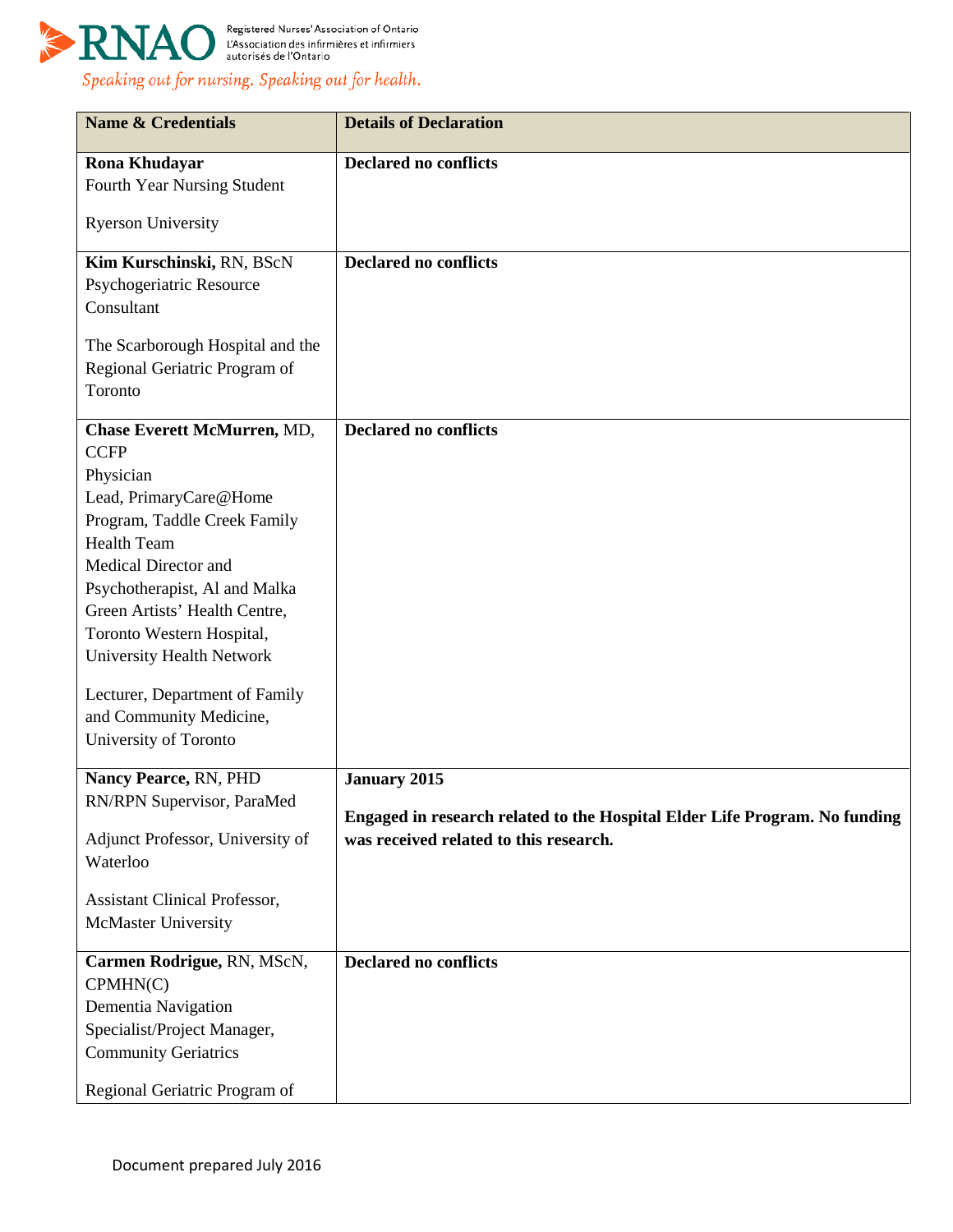

| <b>Name &amp; Credentials</b>                                                                                                                                                                                             | <b>Details of Declaration</b>                                                                                                                                                                                                                |
|---------------------------------------------------------------------------------------------------------------------------------------------------------------------------------------------------------------------------|----------------------------------------------------------------------------------------------------------------------------------------------------------------------------------------------------------------------------------------------|
| Eastern Ontario                                                                                                                                                                                                           |                                                                                                                                                                                                                                              |
| The Ottawa Hospital                                                                                                                                                                                                       |                                                                                                                                                                                                                                              |
| Bonnie Schroeder, MSW, RSW<br>Regional Director, Ontario<br><b>Association of Social Workers</b>                                                                                                                          | <b>Declared no conflicts</b>                                                                                                                                                                                                                 |
| Director, Canadian Coalition for<br>Seniors' Mental Health                                                                                                                                                                |                                                                                                                                                                                                                                              |
| Marie Smith, RN, BScN<br>CPMHN(c)<br><b>Staff Nurse, Centre for Addiction</b><br>and Mental Health<br><b>Ontario Nurses' Association</b><br>(ONA) Representative for the<br>Geriatric Mental Health Outpatient<br>Program | <b>Declared no conflicts</b>                                                                                                                                                                                                                 |
| Lois Stewart Archer, RN, MN,<br>PhD, CPMHN(C)<br>Regional Clinical Nurse Specialist,<br>Rehabilitation & Geriatrics<br>Programme, Winnipeg Health<br>Region                                                               | <b>Declared no conflicts</b>                                                                                                                                                                                                                 |
| Adjunct Professor, College of<br>Nursing, Faculty of Health<br>Sciences, University of Manitoba                                                                                                                           |                                                                                                                                                                                                                                              |
| Research Associate, Manitoba<br>Centre for Nursing and Health<br>Research                                                                                                                                                 |                                                                                                                                                                                                                                              |
| Philippe Voyer, RN, PhD<br>Professor, Faculty of Nursing<br>Sciences, Laval University                                                                                                                                    | <b>January 2015</b><br>Publications and grants related to the subject matter.                                                                                                                                                                |
| Researcher and Clinician, Centre<br>for Excellence in Aging, Québec                                                                                                                                                       | Grants about delirium and the development of an delirium assessment tool<br>(RADAR):                                                                                                                                                         |
|                                                                                                                                                                                                                           | Voyer, P., Champoux, N., Desrosiers, J., Hottin, P., Landreville, P., McCusker,<br>J., Monette, J., Savoie, M. (2010-2014). RADAR: A new screening tool to<br>improve the recognition of delirium among older persons. Institut de recherche |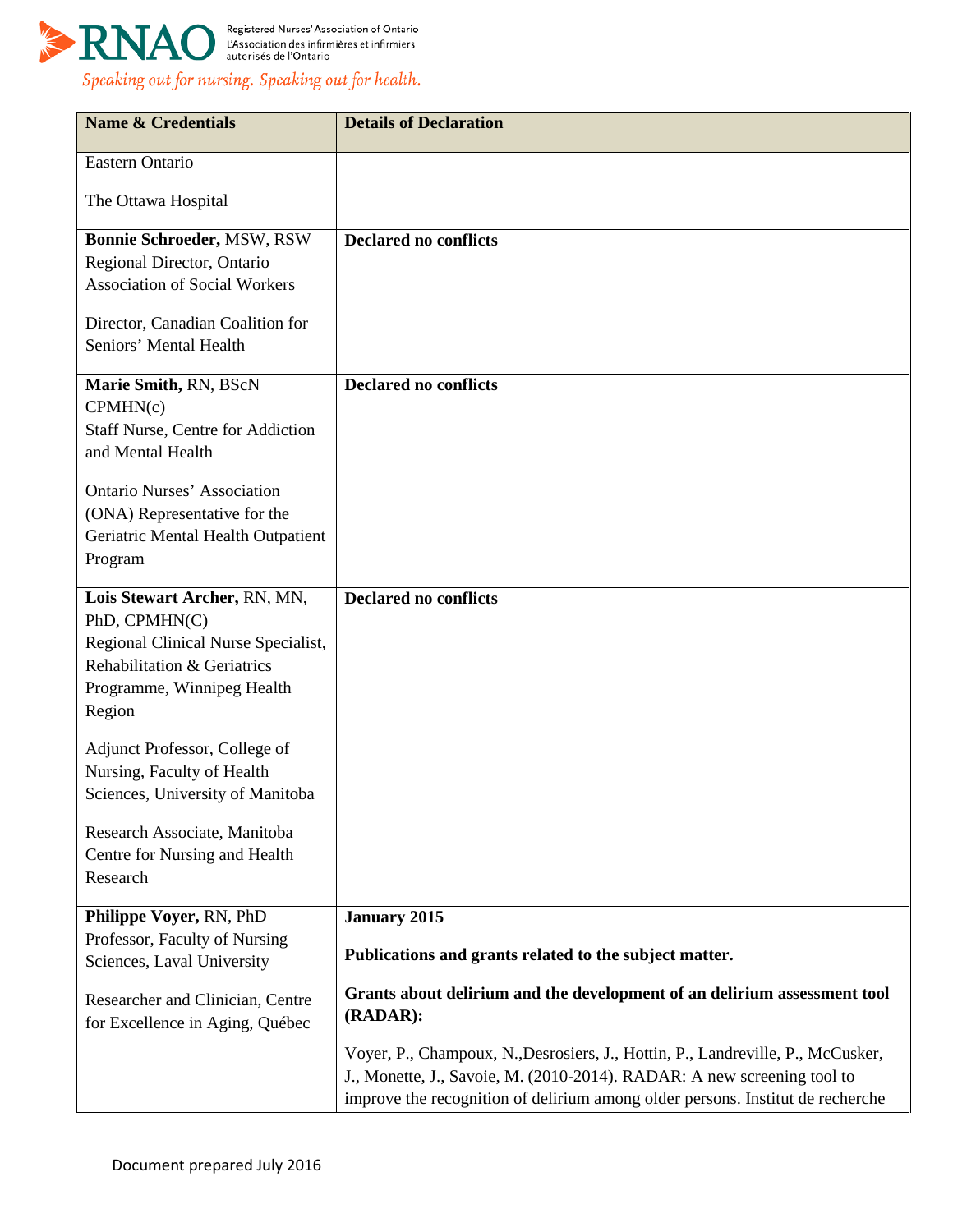

| <b>Name &amp; Credentials</b> | <b>Details of Declaration</b>                                                                                                                                                                                                                                                                                                                                                                                                           |
|-------------------------------|-----------------------------------------------------------------------------------------------------------------------------------------------------------------------------------------------------------------------------------------------------------------------------------------------------------------------------------------------------------------------------------------------------------------------------------------|
|                               | en santé du Canada. Total : 454632\$                                                                                                                                                                                                                                                                                                                                                                                                    |
|                               | Voyer, P., Champoux, N., Desrosiers, J., Landreville, P., McCusker, J., Monette,<br>J., Savoie, M., Durand, P., Juneau, L. (2014-15). Implantation d'un processus<br>interdisciplinaire en 3 temps (du repérage au diagnostic) visant à améliorer la<br>reconnaissance et la prise en charge du delirium en soins de courte durée. Fonds<br>de soutien aux chercheurs du Centre d'excellence sur le vieillissement de<br>Québec. 5000\$ |
|                               | Émond, M., Berthelot, S., Daoust, R., Lamontagne, M.E., Lemire, S., Moore, L.,<br>Voyer, P. (2014). Incidence et mesure des impacts du delirium induit par<br>l'urgence. Fonds de recherche santé Québec (2014-15 : 90000\$ / 2015-16 :<br>90000\$ / 2016-17 : 90000\$).                                                                                                                                                                |
|                               | Gagnon, P., Desbiens, J.F., Gaudreau, J.D., Gagnon, B., Voyer, P., Dumont, S.,<br>Aubin, M., Roy, L., L'heureux, M. (2014). Une solution à la confusion chez les<br>patients recevant des soins palliatifs à domicile: outiller les infirmières pour<br>améliorer la qualité des soins de fin de vie et le maintien à domicile. Ministère de<br>la santé et des services sociaux, 162 406\$.                                            |
|                               | These are few examples of related publications:                                                                                                                                                                                                                                                                                                                                                                                         |
|                               |                                                                                                                                                                                                                                                                                                                                                                                                                                         |
|                               | Voyer, P., McCusker, J., Cole, M.G., Monette, J., Champoux, N., Vu, M.,<br>Ciampi, A., Sanche, S., Richard, S., de Raad, M. (2014). Feasibility and<br>acceptability of a delirium prevention program for cognitively impaired long<br>term care residents: A participatory approach. JAMDA, 77.e1-77.e9.<br>http://dx.doi.org/10.1016/j.jamda.2013.08.013                                                                              |
|                               | Landreville, P., Voyer, P., Carmichael, P.H. (2013). Relationship between<br>delirium and behavioral symptoms of dementia. International Psychogeriatrics,<br>25(4), 635-643.                                                                                                                                                                                                                                                           |
|                               | Voyer, P., McCusker, J., Cole, M.G., Monette, J., Champoux, N., Ciampi, A.,<br>Belzile, E., Richard, S. (2012). Prodrome of delirium among long-term care<br>residents: What clinical changes can be observed in the two weeks preceding a<br>full-blown episode of delirium? International Psychogeriatrics, 24 (11), 1855-<br>1864.                                                                                                   |
|                               | Voyer, P., Richard, S., McCusker, J., Cole, M.G., Monette, J., Champoux, N.,<br>Ciampi, A., Belzile, E. (2012). Detection of delirium and its symptoms by nurses<br>working in long-term care facility. Journal of the American Medical Directors<br>Association, 13(3), 264-271.                                                                                                                                                       |